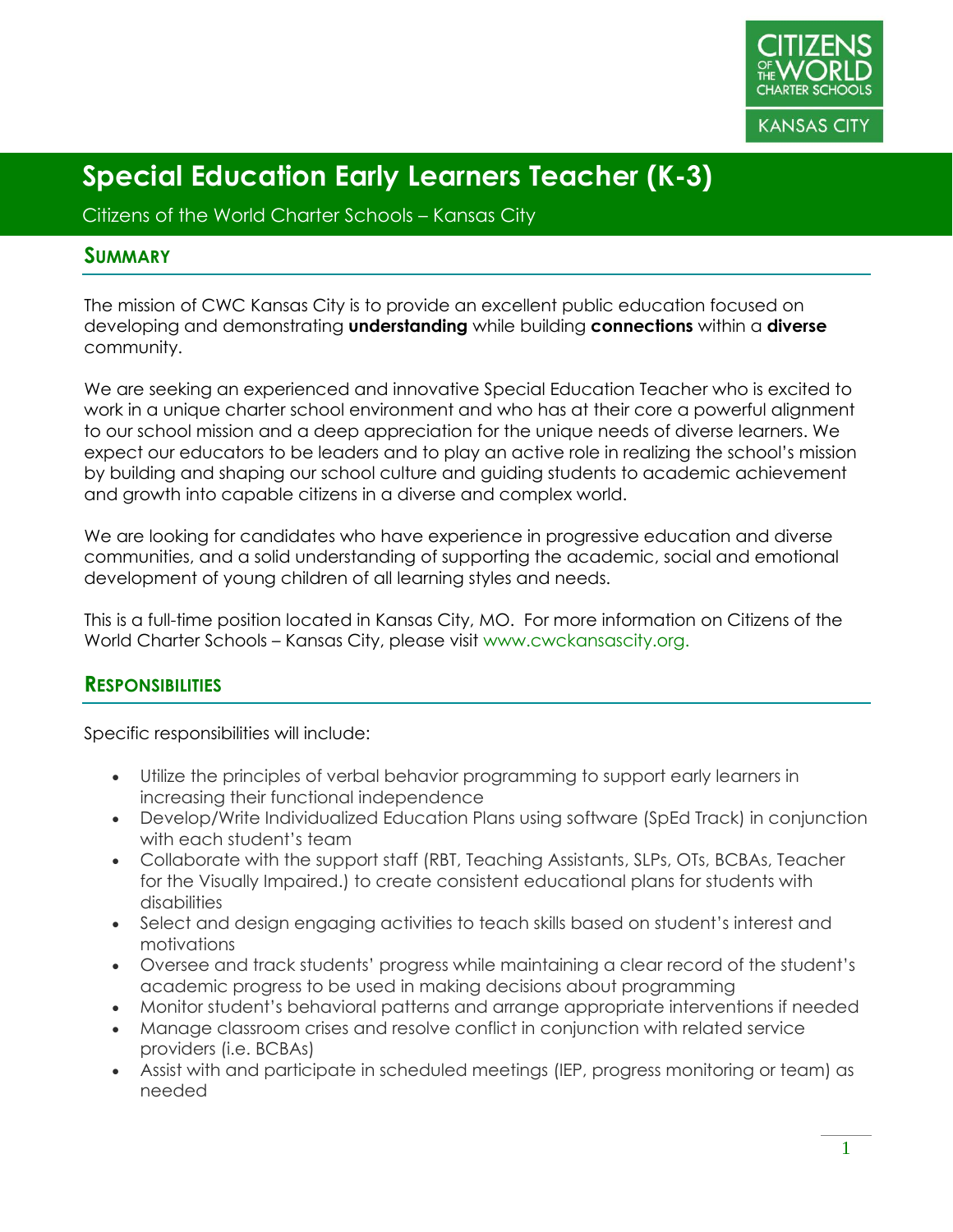

#### Citizens of the World Charter Schools – Kansas City

- Communicate with families about their children's performance and potential problems as well as interpret student's educational needs and progress
- Complete all necessary paperwork to be in compliance with the state and district requirements with respect to applicable statutes and regulations, including due process safeguards and the Missouri State Plan
- Coach/mentor other professionals who work with children with disabilities
- Ongoing assessment of student progress and achievement using a variety of means to collect and report on IEP growth for social/emotional and academic skills
- Use data to tailor instruction to meet individual student academic and social emotional goals set forth from their IEP
- Participate in professional development activities, both internal (led by the principal, lead teachers and visiting experts) and external (visiting other schools, attending conferences, and engaging in best practice sharing with others in the charter school community, etc.)
- Participate as an active member of the community to provide stewardship of the school and adherence to its mission and guiding principles
- Maintain a high-level of professionalism including meeting deadlines, and commitments to self, students, and the community
- Assist the Director of Special Education with monitoring and implementing the School's Special Education Program, which includes compliant timely response to parent inquiries, student assessment, and reporting.
- Assist the Director of Special Education with conferencing with teachers, school leaders, and other instructional personnel, external educational agencies, to aid in the development of robust, appropriate, educational programming and supports to students who are at-risk of failure, not meeting school academic goals, and/or currently being supported by a formal IEP.

#### **QUALIFICATIONS & TRAITS**

The ideal Special Education Teacher will have/hold:

- A bachelor's degree (master's preferred) and appropriate Missouri Special Education Certification ("K-12 Mild/Moderate Cross Categorical Special Education" preferred)
- Experience (minimum two years preferred) teaching special education in a K-8 setting
- Exceptional written and oral communication skills
- Experience working in a socio-economic, racial and culturally diverse classroom setting
- An ability to effectively manage and instruct both small and large groups of students
- An exhibited ability to work with children in a caring and respectful manner in order to create a joyful, caring classroom environment where instructional time includes community building, conflict resolution, skill-building, and empowering students to be peacemakers and agents for positive social change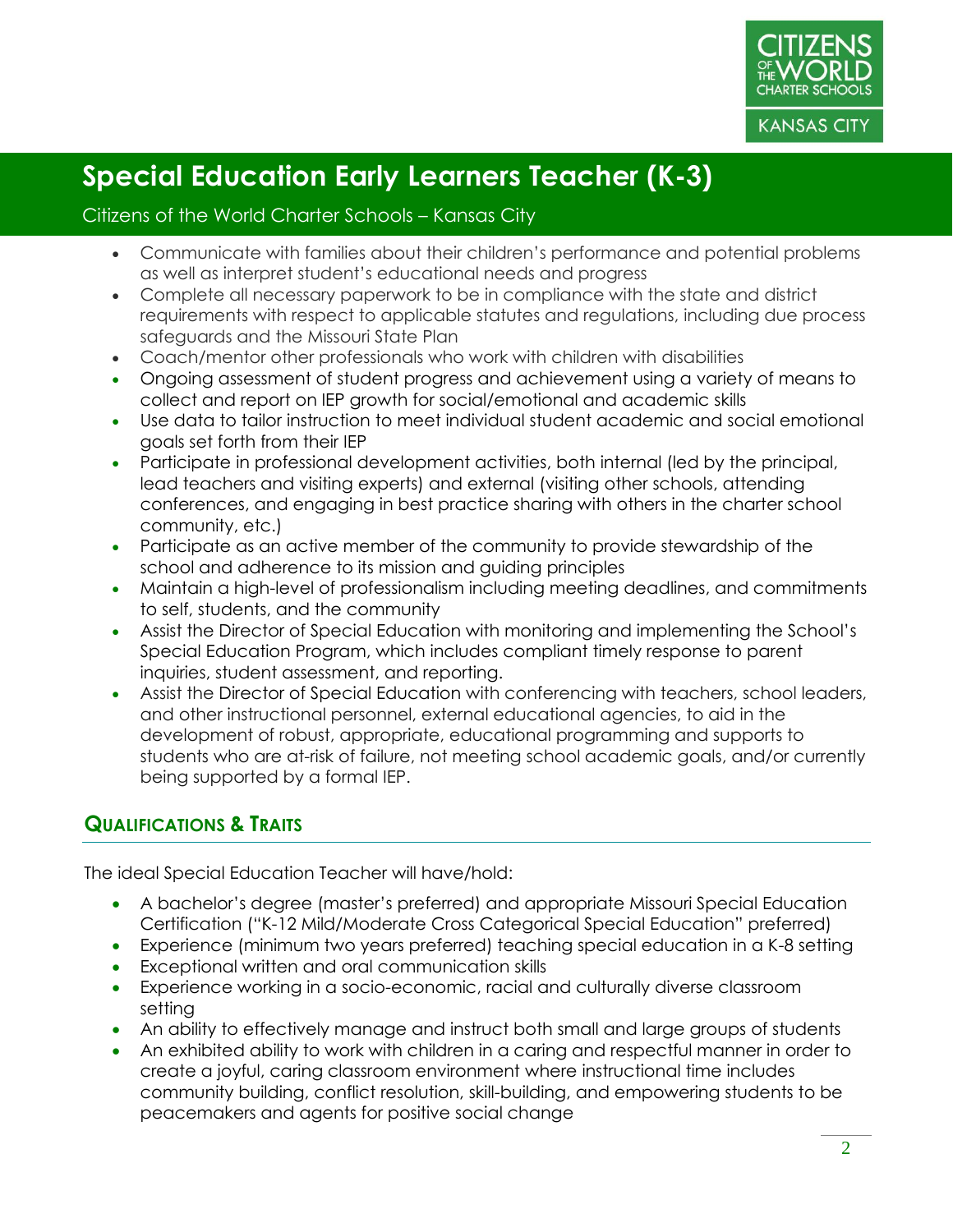

#### Citizens of the World Charter Schools – Kansas City

- Knowledge of and experience with Special Education related computer programs to document services, notes, write IEP's, and run all necessary reports.
- Knowledge of all compliance-oriented Special Education timelines, procedures, and processes (generally and within MO DESE)
- Maturity, humility, strong work ethic, sense of humor, and a can-do attitude
- Willingness to explore additional school responsibilities (before/after school care and classes, committee involvement, etc.); stipends may be available for such responsibilities.
- Fluency in Spanish is preferred.

#### **COMPENSATION & BENEFITS**

CWC Kansas City offers competitive salaries commensurate with experience and a comprehensive benefits package. CWC Kansas City is an Equal Opportunity Employer. As an organization that values diversity and aims to serve a diverse group of students, we work to reflect this diversity in our staff as well.

#### **CONTACT**

Please apply online through the BambooHR Application Portal on our website at www.cwckansascity.org/employment. No phone calls, please.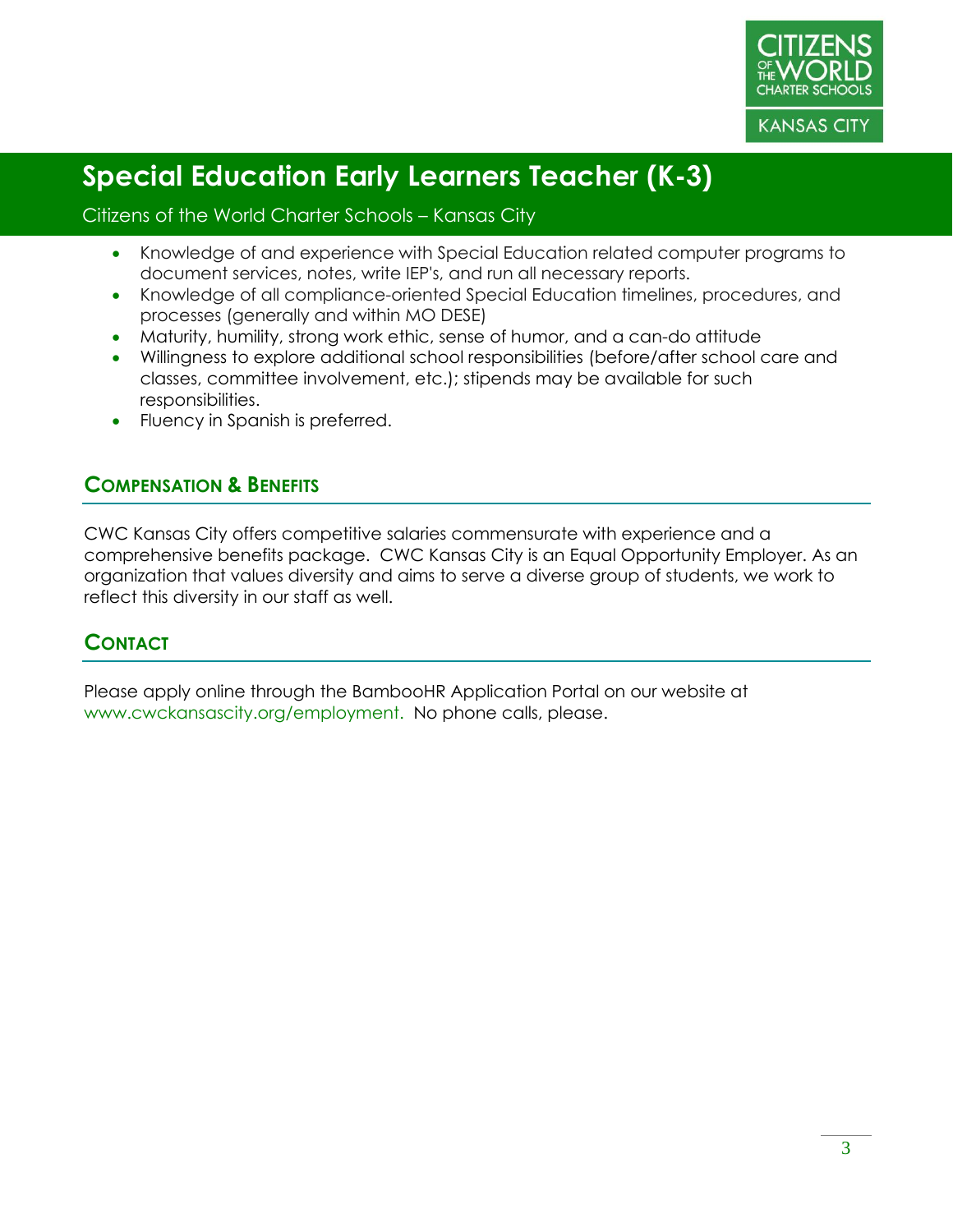

Citizens of the World Charter Schools – Kansas City

### **EMPLOYEE VALUE PROPOSITION**

| <b>Who We Are</b>                                                                                                                                                                                                                                                                                                                                 | <b>Who You Are</b>                                                                                                                                                                                                                                                                                                                                                   |
|---------------------------------------------------------------------------------------------------------------------------------------------------------------------------------------------------------------------------------------------------------------------------------------------------------------------------------------------------|----------------------------------------------------------------------------------------------------------------------------------------------------------------------------------------------------------------------------------------------------------------------------------------------------------------------------------------------------------------------|
| We are an intentionally diverse and<br>welcoming community.<br>CWCKC was founded on a belief that we<br>live in a richly diverse world and that<br>diversity makes our experience better.                                                                                                                                                         | You value <b>diversity</b> in all its<br>dimensions and are excited to be<br>part of a school community where<br>that diversity is <b>authentically</b><br>encouraged and celebrated.<br>You understand that identity is an<br>important part of who we are - for<br>both adults and students.                                                                       |
| We believe education is about more than<br>test scores.<br>Student learning matters and goes<br>beyond just academics. Our teachers<br>focus on the whole child by building our<br>students' socio-emotional skills and<br>helping them develop a deeper<br>understanding of themselves.                                                          | You know that academic learning<br>is important and have experience<br>helping students develop their<br>social-emotional skills.<br>You understand how to <b>balance</b><br>$\bullet$<br>academic rigor with the<br>development of the whole child.                                                                                                                 |
| Our teaching approach centers students'<br>interests and needs within projects and<br>real-world experiences.<br>We strive to provide learning experiences<br>that are meaningful and make a<br>difference in our school and community.<br>Our teachers engage students in projects<br>based on their interests and individual<br>learning needs. | You are excited about designing<br>$\bullet$<br>project-based learning<br>experiences for students grounded<br>in their interests, experiences, and<br>identity.<br>You value students constructing<br>their own learning to develop a<br>deeper understanding of the world<br>around them.<br>You <b>embrace</b> creativity and risk-<br>taking in lesson planning. |